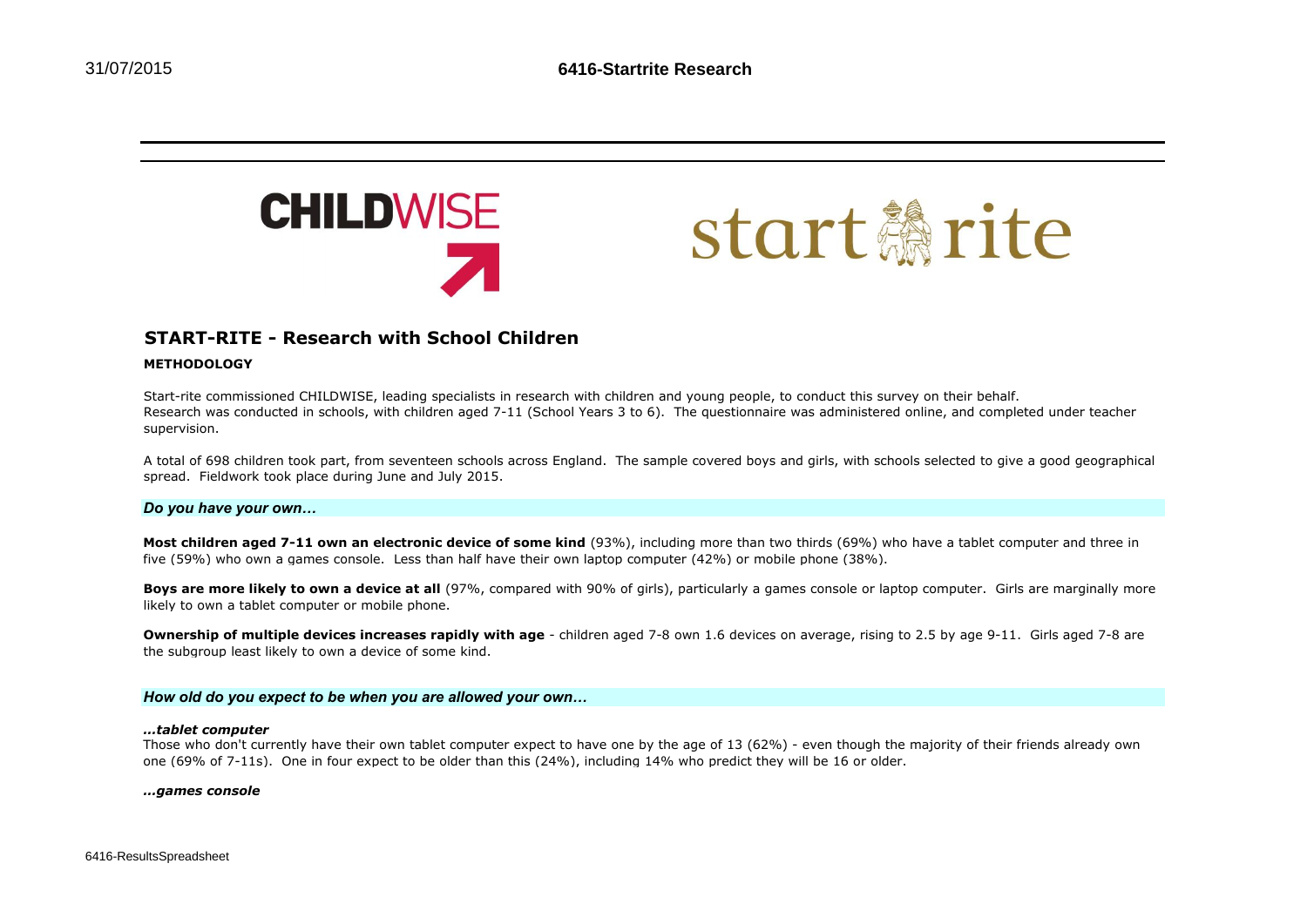Games consoles are seen as slightly more attainable to those without - most expect to have one of their own by the age of 11 (55%). One in three predict that they'll be older than this (30%), including 15% who expect to be 14+.

### *…laptop computer*

Those who don't currently own a laptop computer expect to have their own device by the age of 13, on average. Two thirds of those without predict they will have one by this age (67%), whilst one in four expect to be older (25%)

### *…mobile phone*

The majority of children aged 7-11 don't yet own a mobile phone (62%) - however most of those without are optimistic that they will have one by the age of 13 (68%). Others are less convinced - one in ten predict they will be at least 14 or 15 (10%), whilst 17% expect to be 16+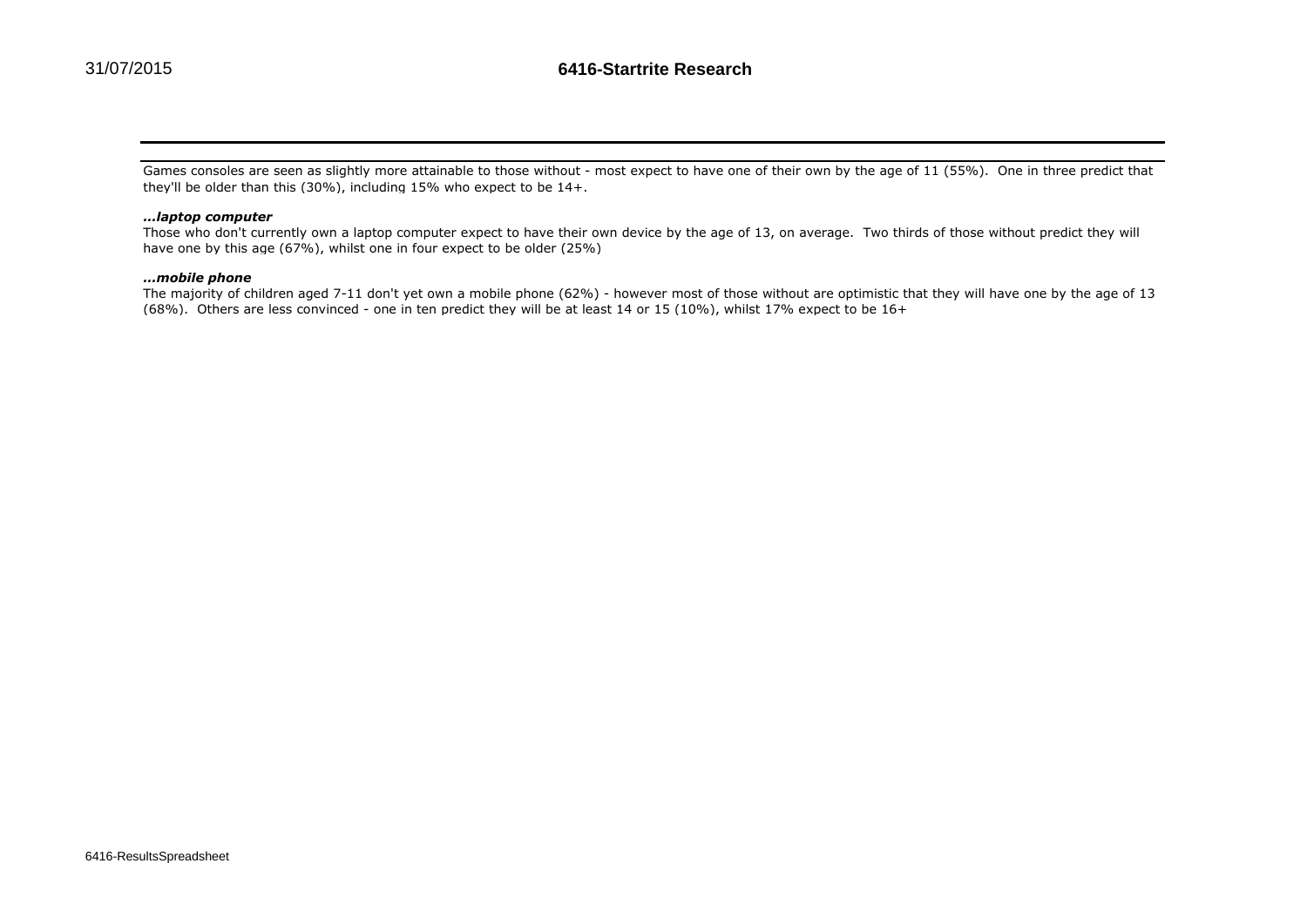*Do you have any rules about how long you can use your devices each day…*

**Amongst those children who have devices of their own, almost half are allowed to regulate the amount of time they spend on these themselves** - 45% don't have any rules about how long they can use their equipment. Three in ten say they are allowed to use for up to one hour a day (30%), whilst half as many use their equipment for 2-3 hours daily (14%). 9% say they have rules to some extent, but they are still allowed to use their device(s) for 4 hours or more a day.

Girls are more likely than boys to be given the freedom to regulate their own time on their devices. The majority of girls don't have any rules about how long they can use their device(s) each day - 51%, compared with 39% of boys. Conversely, boys are more likely to say they have their time capped at around 2-3 hours (17%, compared with 11% of girls)

As children grow older, they are more likely to say they have no rules about how long they can use their devices - 49% of 9-11s say this, compared with 41% of 7-8 year olds.

### *How long do you think you actually spend on your device(s) each day…*

**The majority of children spend at least 2 hours on their various devices each day (52%),** including 21% who say they spend 4 hours or more on their equipment daily. However a significant minority spend less than this - two in five say they spend an hour or less on their devices (42%).

**Boys spend the most amount of time on their devices, despite being more likely than girls to have rules in place to limit their screen time.** The majority of boys use their device(s) for at least 2 hours a day (54%, compared with 50% of girls), including 24% who say they use these for four hours or more (compared with 18% of girls).

**Usage increases with age -** 47% of 7-8 year olds use their device(s) for 2 hours or more a day, rising to 57% among 9-11 year olds.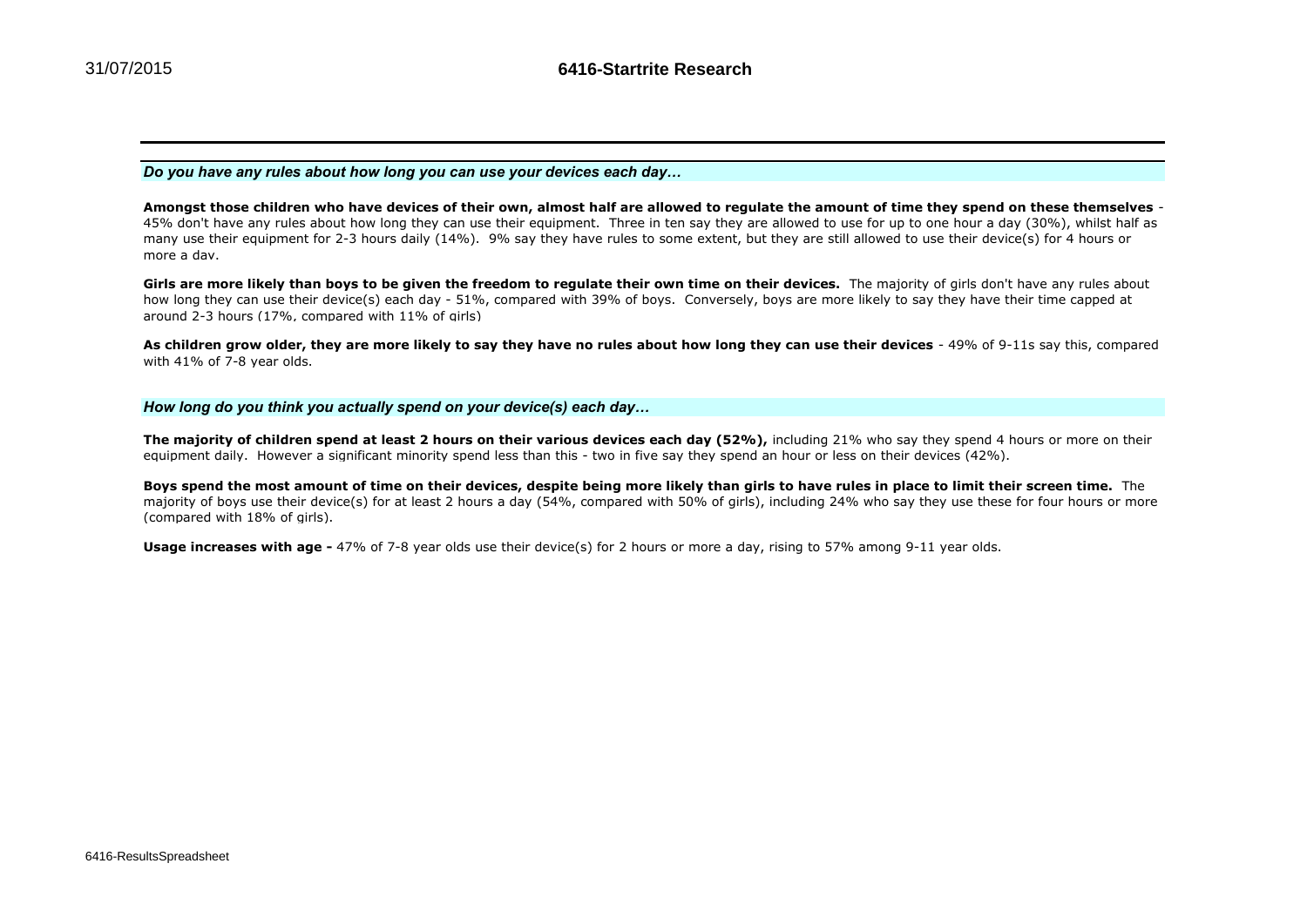*Do you ever use your device(s) in secret, without your parents knowing…*

Most children say they don't use their device(s) in secret, without their parents knowing (56%) - although a significant minority do admit to doing this (42%). The most popular place to use a device in secret, is in bed at night - more than one in four children say they do this (27%). Almost one in five secretly use their equipment in a different room (18%), whilst slightly fewer use them at a friends house (11%). Less than one in ten secretly use their device(s) in the back of the car  $(8\%)$ , outside in the garden  $(8\%)$ , or at school  $(3\%)$ 

**Boys and girls are equally likely to use their devices in secret** - although boys are more likely to use their equipment across multiple secret locations (1.9 on average, compared with 1.6 locations among girls). Girls are more likely to secretly use in bed at night (31%, compared with 23% of boys), whilst boys are more likely to use in any of the other locations.

**Secretive behaviour becomes less prevalent with age** - 45% of 7-8 year olds admit to doing it, compared with 41% of 9-11 year olds. But among those who do use their devices in secret, older children are more likely to use any of the listed secret locations, suggesting that they are secretive more often than their younger counterparts.

### *Does your device ever get taken away if you are naughty?*

Electronic devices can be given or taken away to reflect good or bad behaviour, in a way that was not always possible with a conventional television set or computer. **The majority of children say their devices are taken away if they are naughty (51%),** with 11% admitting that this happens *often* . A further 20% say their parents sometimes threaten to do this, but never follow through. Around one in four children say their devices are never taken away if they are naughty (27%)

**Boys are most likely to have their devices confiscated -** 55% of boys say this happens to them, compared with 47% of girls. Conversely, girls are more likely to say their parents threaten to take their device away but never do (23%, compared with 18% among boys), suggesting that parents are slightly softer towards their daughters.

**Equipment is more likely to be confiscated as children get older,** possibly reflecting the increasing importance and ownership of these devices among older children. 49% of 7-8 year olds say their devices are taken away when they are naughty, rising to 54% among 9-11 year olds. 24% of 9-11 year olds also say their parents threaten to do this, but don't follow through (compared with 16% of 7-8 year olds)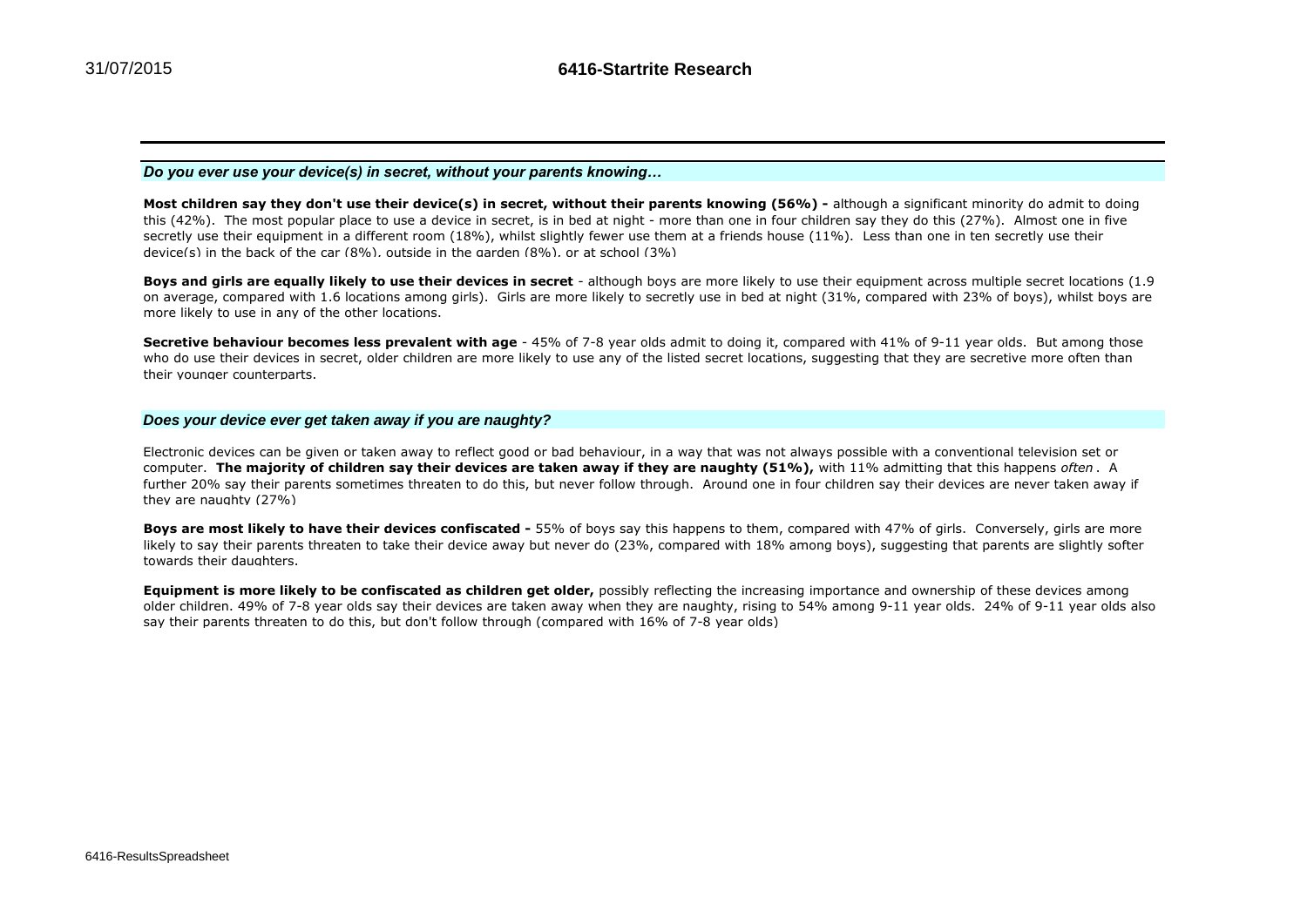## *How would you feel if your device was taken away for a week?*

The majority of children would feel varying degrees of sadness if their device was taken away for a week (66%). Although many say they would get by (36%), a significant minority say they would be lost without their equipment (30%). A similar number say they would not be bothered at all if their device was taken away for a week (31%).

Girls are marginally more likely than boys to say they wouldn't be bothered if their device was confiscated for a week (34%, compared with 29%). Lower levels of concern among girls might reveal why they are less likely to have their devices taken away if they are naughty.

**Younger children claim to be most concerned by the prospect of their device being taken away for a week** - 35% of 7-8 year olds say they would be really sad and would feel lost without their device if it was taken away, compared with 25% of 9-11 year olds. Similarly, older children are more likely to say they wouldn't be bothered if their device was confiscated (36%, compared with 26% for 7-8s) - with equipment more likely to be confiscated as children get older, it's possible that the older ones are drawing on their actual experiences of equipment being taken away.

### *How much do you agree that you spend more time online or watching TV, than you do talking to your family…*

**Children are more likely to agree that they spend more time online or watching TV than they do talking to their family, than disagree on balance.** Two in five children agree with this statement to some extent (42%), including 13% who agree strongly. Just one in three disagree (34%).

**More boys agree with this statement than girls** and they are more confident in their opinion. 44% of boys agree that they spend more time online or watching TV than they do talking to their family, including 18% who agree strongly (compared with 39% and 8% of girls respectively). Comparatively, girls are more likely to disagree with this statement (38%, compared with 31% of boys)

**Across the age range, younger children are more likely to agree with this statement than older ones** - almost half of 7-8 year olds agree that they spend more time online or watching TV, than they do talking to their family (46%), but this drops back to 38% among children aged 9-11 - when perhaps there is more common ground to be found. Older children are more likely to disagree with this statement.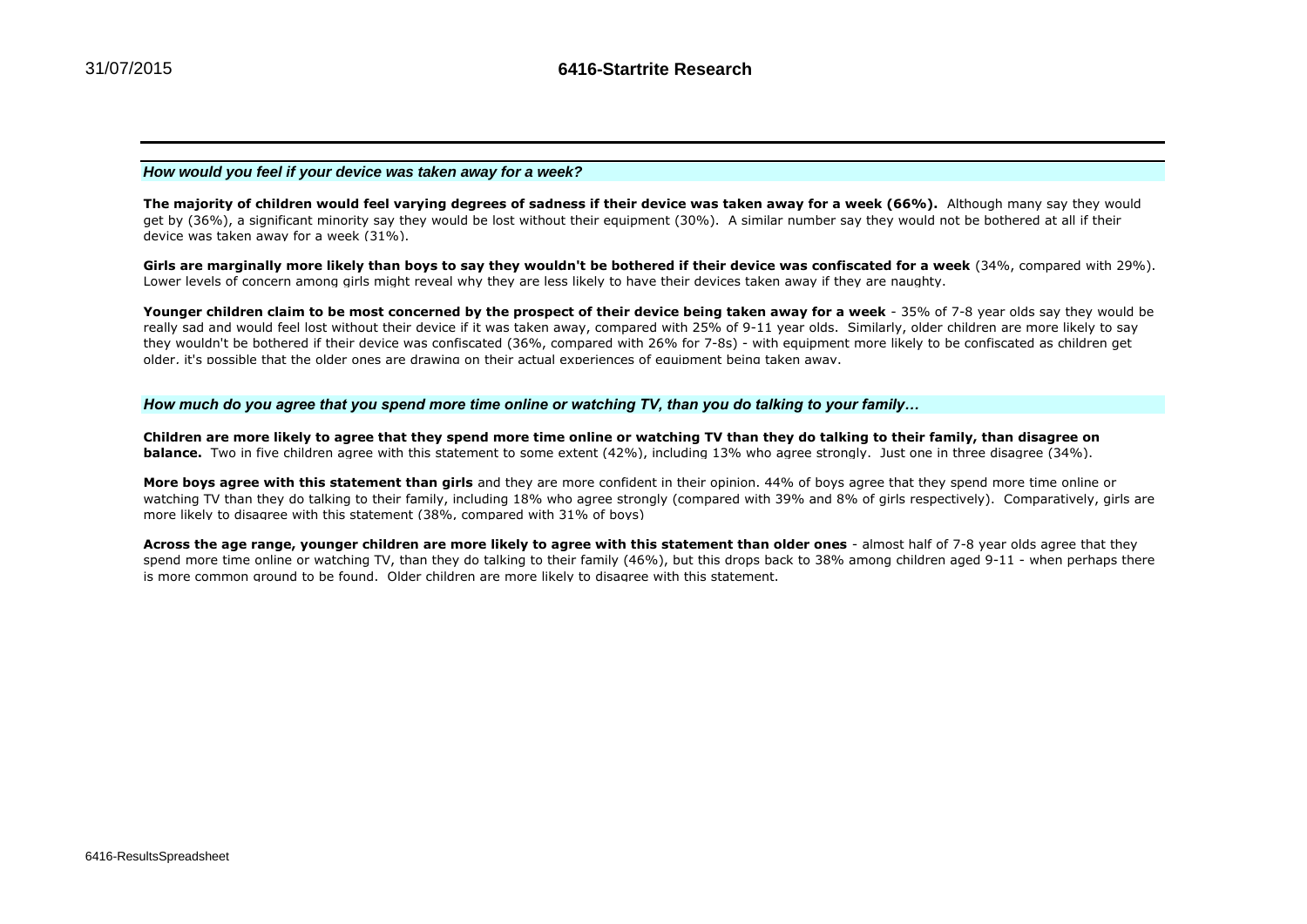# *Who do you think spends the most time using gadgets…*

**Most children think their siblings spend the most time using gadgets** - 45% believe this to be the case. One in three identify a parent as the most prolific user (33%), including 18% who choose their Dad and 15% who choose their Mum. One in five think their friends use the most (21%)

Girls are more likely to identify a sibling or their mum as the most frequent users of gadgetry (48% and 17% respectively), whilst boys are more likely to believe it to be their friends or their Dad (24% and 19% respectively)

Younger children (7-8) are the subgroup most likely to single out their parents as using gadgets the most (42%), including 22% who choose their Dad and 20% who choose their Mum. By contrast, older children are more likely to single out their siblings (51%) or their friends (23%).

### *Do you think your parents or carer spend too much time on their gadgets…*

**The majority of children do not feel their parents spend too much time on their gadgets** (64%) - but a significant minority disagree with this. One in three think their parent or carer does spend too much time on these devices (34%)

**Boys are more likely to think their parent or carer spends too much time on their gadgets** (37%, compared with 31% of girls) - although 61% disagree

Younger children are also more likely to agree with this statement - 39% think their parents spend to much time using technology, compared with 29% of older children (9-11)

*How do you feel about the amount of time your parents or carer spend looking at their phone or tablet computer…*

**Seven in ten children claim they don't mind about the amount of time their parents or carer spend looking at their phone or tablet computer**  (71%), and a further one in ten say they are quite happy about this (11%). However, one in seven children feel sad about the amount of time their parents spend on these devices (14%), rising to 27% among those who feel their parents spend too much time on their gadgets (Q10)

There is no real difference by gender or age for this question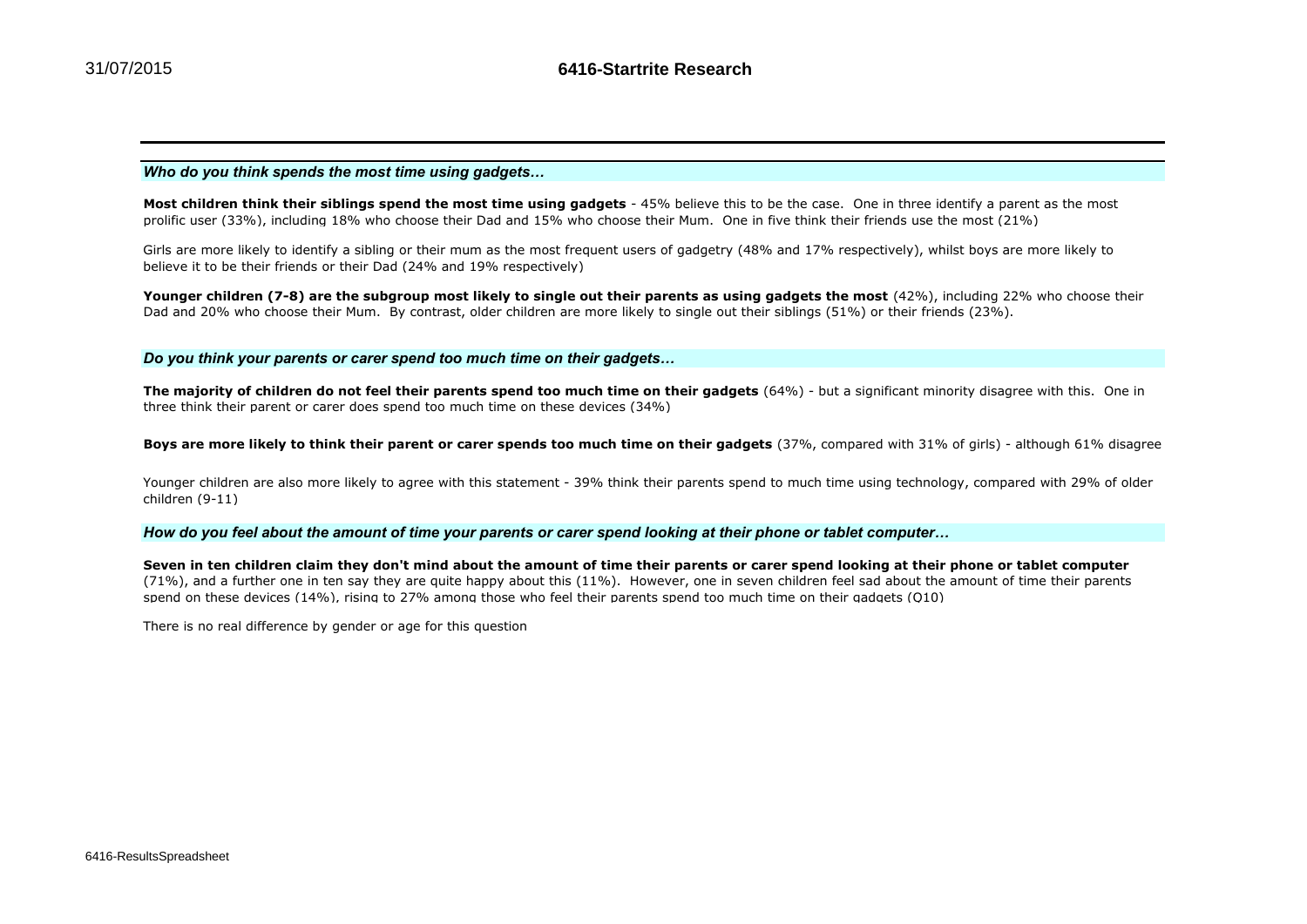# *When you go online, what do you spend most of your time doing…*

**Children spend most of their time online playing games and apps, and watching videos** - around three in ten favour either of these activities (33% and 26% respectively). More than one in ten spend a lot of time listening to music (12%), whilst a minority spend most of their time doing homework (9%), talking to / messaging friends (9%), reading (4%) or researching and looking around (3%)

**Boys are twice as likely to spend most of their time playing games and apps** (44%, compared with 22% of girls), whilst girls spend more time listening to music (16%), talking to / messaging friends (13%) or doing homework (12%)

Younger children are more likely to spend the majority of their time online, playing games and apps, or doing homework (36% and 12% respectively), whilst older children have a wider reportoire of favourite activities, including watching videos (28%), listening to music (14%) and talking to / messaging friends (12%)

### *How do you feel when you lose a game or miss out on moving up to the next level…*

Although one in three children claim they are not bothered when they lose a game online, or miss out on moving up to the next level (35%), more than two in five (44%) say they feel annoyed (19%), angry (10%), disappointed (8%) or sad (7%). In comparison, just one in ten say this makes them feel determined (10%). 4% of children say they don't play games of this kind.

### **Boys are more likely to say they feel angry (13%) or sad (8%) when they lose a game online or miss out on moving up to the next level**

Similarly, younger children are more likely to say they feel angry (12%) or sad (11%), whereas older children are more likely to say they feel determined (12%)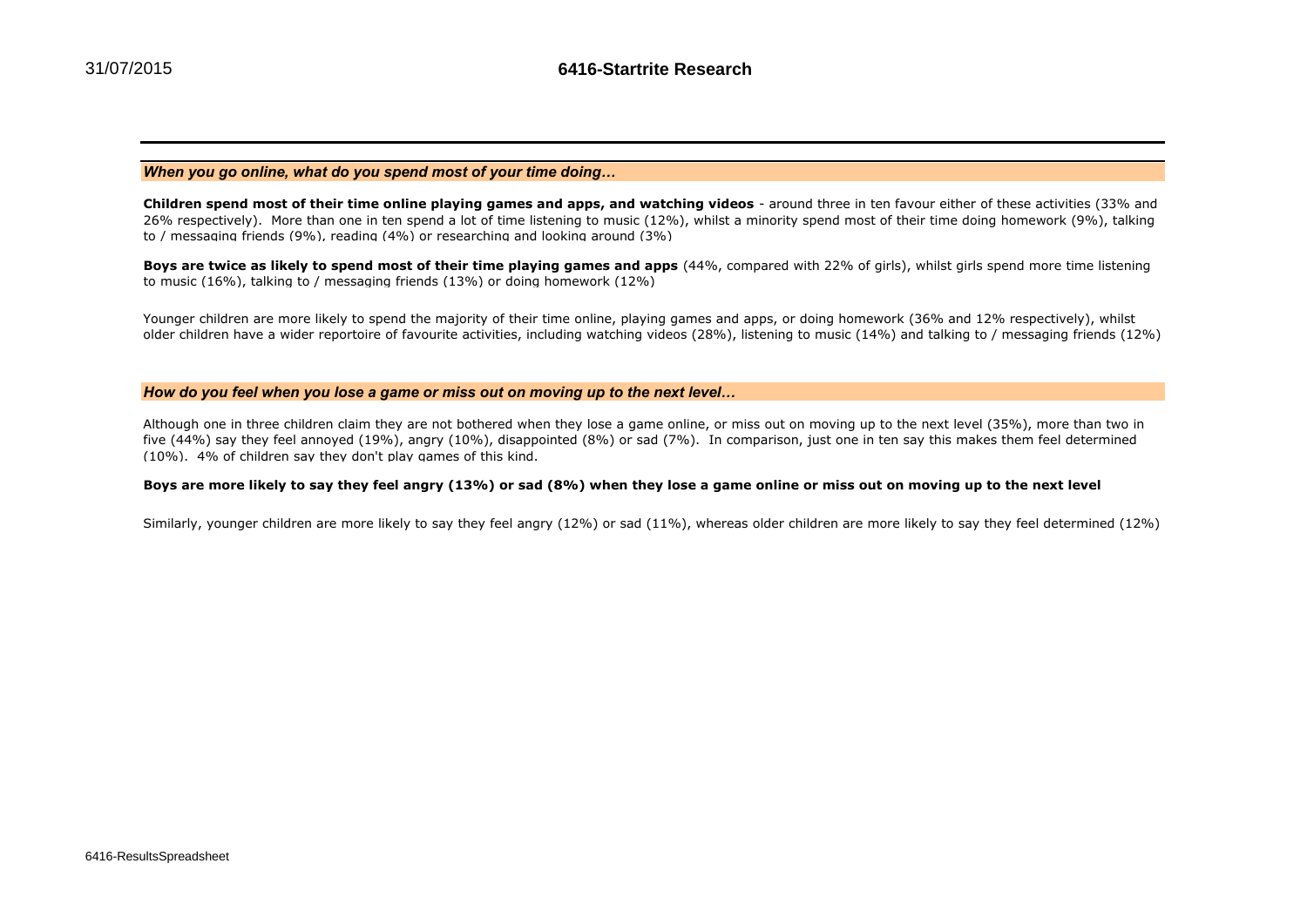### *Can you name any social media websites…*

**More than three quarters of children can spontaneously name at least one social media website (77%),** including nearly half who name Facebook (48%) and around one in three who name either Twitter (37%) or Instagram (33%). One in five name Snapchat (21%) or Whatsapp (18%), and around one in ten name YouTube (12%), Skype (11%) or ooVoo (10%). A handful mention Viber (6%), Vine (5%), iMessage (4%), Tumblr (3%) and fewer mention Pinterest, a school VLE, Moviestar Planet, Gmail and Google  $+$  hangouts (each 2%).

Girls can spontaneously name a wider reportoire of social media sites than boys. They are more likely to name almost all of the websites mentioned except Gmail and Google + hangouts (both named by more boys), and Whatsapp and Vine which are name by an equal number of boys and girls

**Spontaneous awareness of social media websites increases rapidly with age.** Children aged 9-11 are more likely to name any of the websites mentioned, except school VLEs (virtual learning environments)

### *Facebook is a social media website - have you heard of it…*

**Almost all children know of Facebook to some degree (96%) -** including 9% who have their own profile on the site, and 28% who would like to use the site but say they are not allowed. Just 3% of children say they haven't heard of Facebook

Boys are marginally more likely than girls to say they either have their own profile on Facebook (11%) or would like to but are not allowed (29%).

**Awareness of Facebook is slightly higher among older children (9-11)**, although interest in having a profile peaks among younger children - one in three children aged 7-8 say they would like to have a profile Facebook (31%), compared with 24% of children aged 9-11. There is no difference in the number of children who already have a profile on the website.

### *Which of these other social media websites have you heard of…*

**Besides Facebook, the majority of children are also aware of Twitter (86%), Instagram (74%), Snapchat (69%) and Whatsapp (66%),** when prompted with a list.Fewer recognise Viber (42%), ooVoo (33%) or Vine (32%). Just 4% of children don't recognise any of these social media websites

Girls are more likely to have heard of Instagram (77%), Snapchat (74%), Viber (45%) and ooVoo (35%), whilst boys are more likely to have heard of Vine (33%)

**Recognition increases dramatically with age, for all of the listed websites.**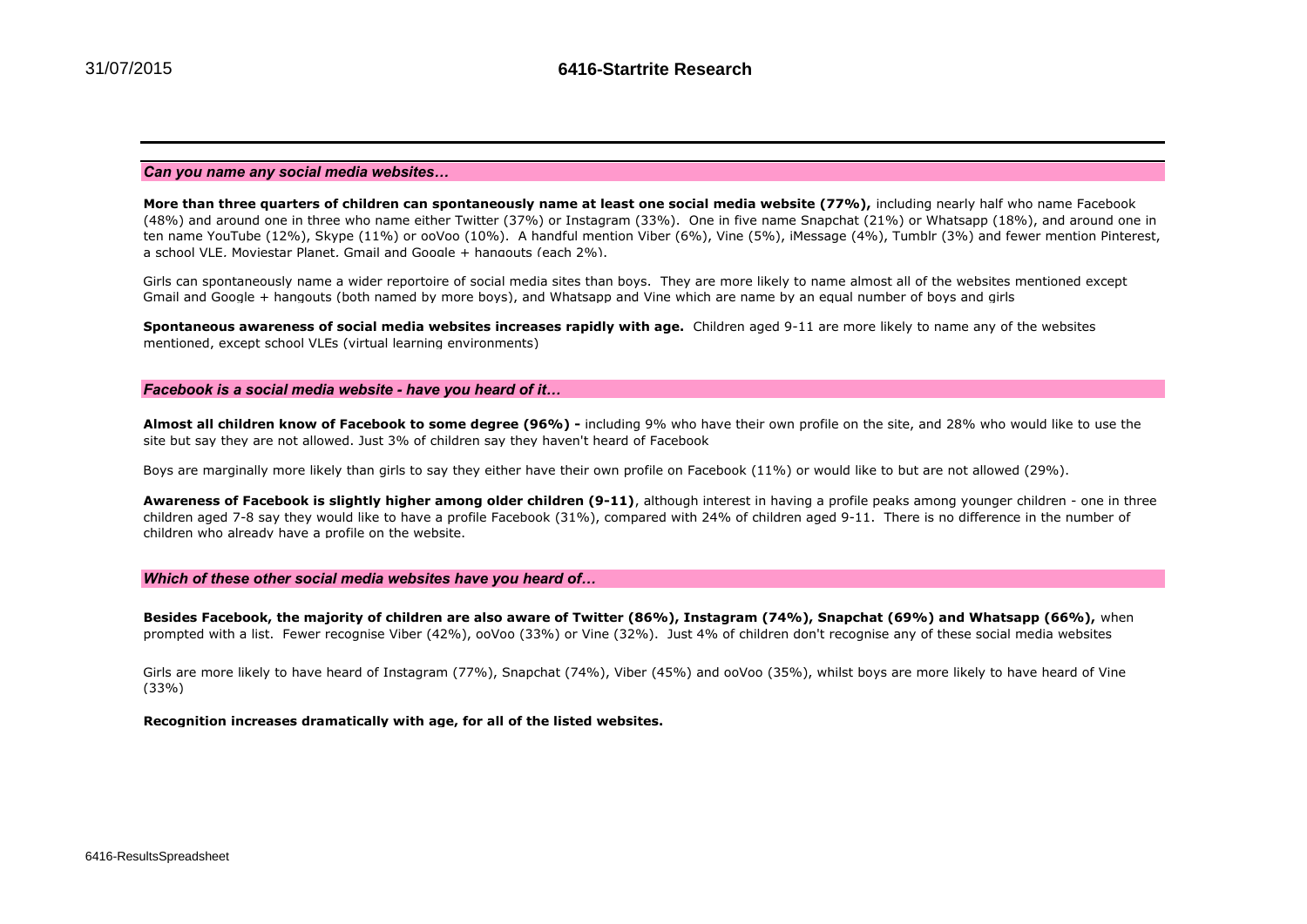### *Which do you think is better - YouTube or Facebook…*

YouTube is the overwhelming favourite among children aged 7-11 - more than seven in ten think this is the better website (72%), compared with just 3% who choose Facebook. One in five children think they are both as good as each other (18%), and a further 7% are unsure either way

There is no difference between boys and girls for this question

**The gap between the two sites is widens with age** - 5% of younger children favour Facebook, but this drops to 1% among 9-11 year olds as YouTube gains more ground

*If you could go on YouTube right now, what is the first thing you would search for…*

**Given the choice, most children would search for gaming videos or music videos if they could go on YouTube** (26% and 22% respectively). Slightly fewer would choose funny videos (18%), and a minority would choose TV programmes (8%), video blogs (7%) or How to videos (3%). Just 3% of children say they don't use YouTube

**Gaming videos and funny videos are the typically the top search choice for boys** 41% and 22% respectively), **whilst girls are more likely to choose music videos, video blogs and TV programmes** (32%, 11% and 10% respectively)

Search choices do vary with age - younger children (7-8) are more likely to choose funny videos and TV programmes (23% and 9% respectively), whilst older children (9-11) have more interest in gaming videos (28%), music videos (24%) and video blogs (9%)

#### *Do you know what a selfie is, and if so, have you ever taken one…*

**The majority of children know what a selfie is (89%).** More than three quarters have taken a photo of themselves (78%), including 26% who have shared this online. 11% of children know what a selfie is, but have never taken one.

**Girls are slightly more familiar with the term than boys (91%, compared with 86%),** and they are more likely to have taken a selfie of themselyes at some stage (83%, compared with 71% of boys). Conversely, boys are more likely to say they have heard of the term, but haven't actually taken one themselves (15%, compared with 8%). There is no difference between the number of boys and girls who have shared their selfie online.

**Awareness of selfies increases with age**, and is almost universal by age 9-11 (93%, compared with 83% of 7-8 year olds). The main point of difference across the age range is that older children are much more likely to have shared their selfie online (32%, compared with 19% of 7-8 year olds)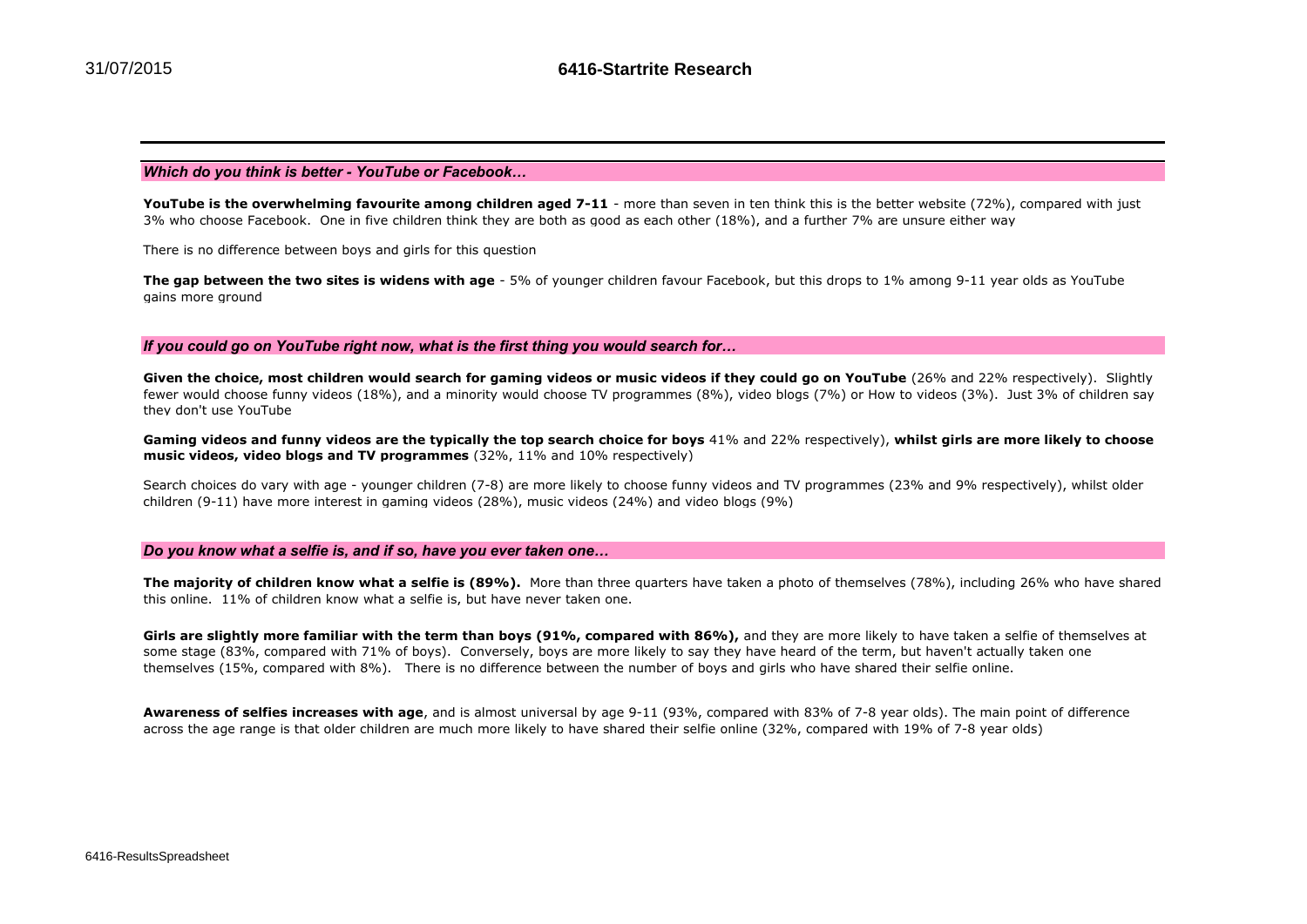*What are you most looking forward to having more time for during the school holidays…*

**Despite the increasing presence of portable devices in the lives of children, they are most likely to say they are looking forward to spending more time with their family and having more time to play outdoors during the school holidays** (24% and 20% respectively). Slightly fewer mention more time with their friends (15%), whilst less than one in ten specifically say they are looking forward to more time playing games or apps on a handheld device (9%), and half as many say they are looking forward to more time online (5%). A minority mention more time on a hobby (7%), and less than one in twenty are looking forward to more time watching TV (4%), more time messaging friends (4%), more time to read (3%) or more time playing indoors (2%).

**Girls are twice as likely to say they are looking forward to spending more time with their family** (31%, compared with 16% for boys), and they are also more keen to have time to message their friends (6%, compared with 2% of boys). **The top activity among boys is having more time to play outdoors** - they are slightly more likely than girls to favour this (21%, compared with 18%). However, boys are also much more likely to say they are looking forward to more time playing on games and apps (14%, compared with 3%) and having more time online (7%, compared with 3%).

There is little difference across the age range - although older children (9-11) are more likely to say they are looking forward to spending more time with their friends (19%, compared with 11% of 7-8s) and enjoying a hobby (9%, compared with 5%) - reflecting their increasing independence

### *Which of these activities would you most like to do during the summer holidays…*

**Children would most like to visit an adventure / theme park or go the beach during the holidays** (both 32%). A similar number would like to play sports (31%), go swimming (28%) or go to the cinema (27%). Around one in six would like to visit the park (16%) or go ice skating (15%), whilst fewer are interested in going to an indoor activity centre or going ten pin bowling (both 6%). Just 4% of children said they weren't interested in any of these activities.

**Playing sports is the top activity among boys, by far (44%, compared with 18% of girls).** Conversely, girls are more likely than to favour a trip to the beach (40% vs 25%), a day out to a adventure / theme park (37% vs 27%), going swimming (36% vs 20%) or going ice skating (19% vs 11%)

All of the activities are more likely to be chosen by older children (9-11), especially going to a adventure / theme park, going to the beach and playing sports. The only activity that is slightly more popular among younger children is ten pin bowling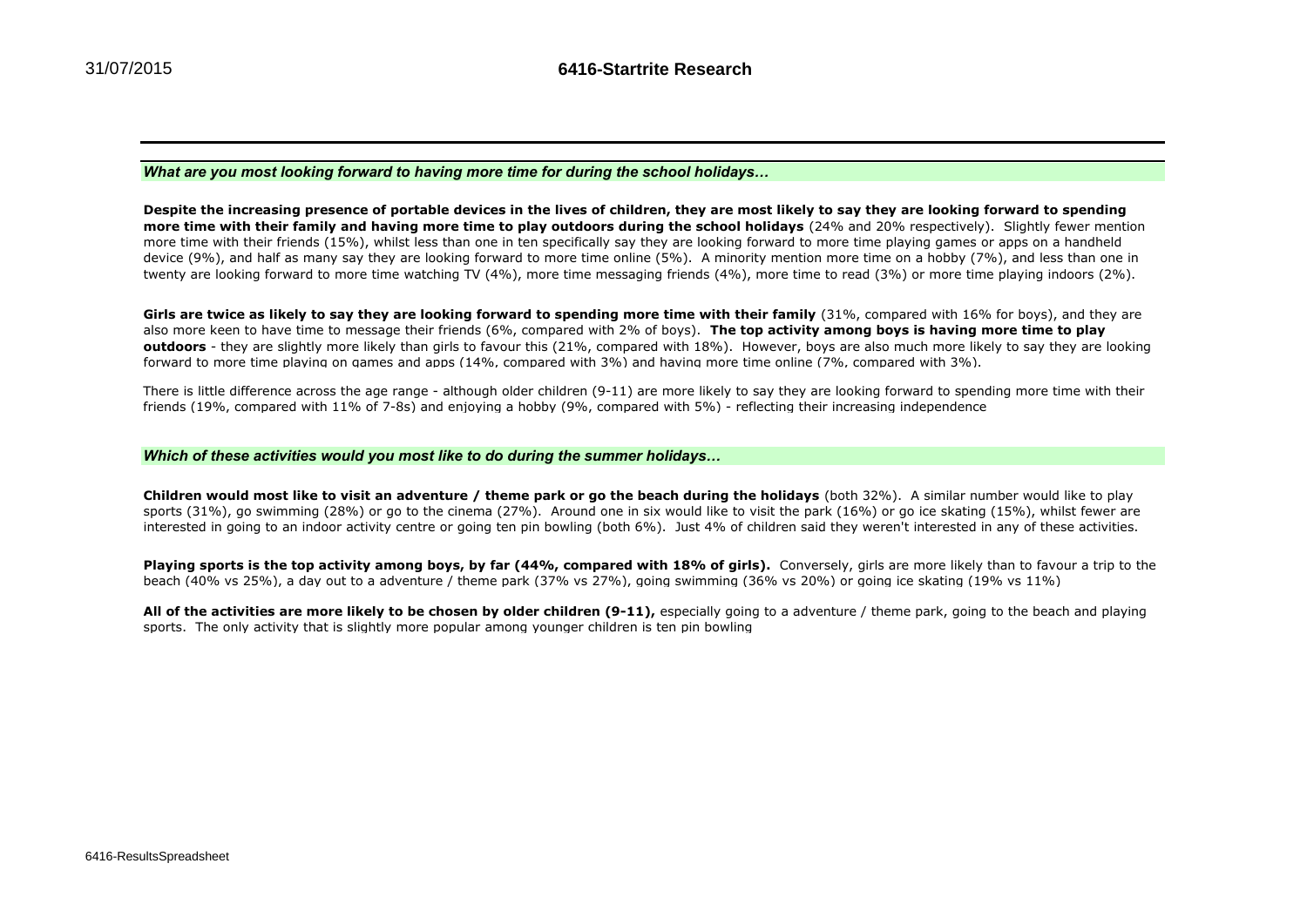# *If you go on a long car trip during the holidays, which of these will you do to keep yourself entertained…*

**Technology is the top form of entertainment for long car journeys.** Children are most likely to say they listen to music (48%), play games or apps on a handheld device (45%) or watch films (41%) to stave off boredom during a long trip in the car. Around one in three like to talk or chat (36%) or read a book / magazine (30%), whilst slightly fewer choose to traditional games such as 'I spy' (28%). One in four say they send messages to their friends (25%) or sing songs (24%).

Girls choose a wider range of activites than boys - they use 3 different techniques on average (compared with 2.6 for boys). In particular they are more likely to listen to music (54%), talk or chat (40%), read a book or magazine (34%), sing songs (33%) or send messages to friends (28%). Boys are more likely to play games or apps on a handheld device (49%, compared with 42% of girls)

All of the activities are more likely to be chosen by older children (9-11) - they choose 3.4 different techniques on average, compared with 2.3 among 7-8 year olds

### *Which of these would be the hardest to give up for a week during the school holidays…*

**Technology would be the hardest thing to give up for a week during the holidays** - children would have greatest difficulty giving up their games console, mobile phone or tablet computer (20%) or their internet connection (18%). Around one in six would find it hardest to give up playing outdoors (16%), being able to speak or play with friends (15%) or sweets, chocolate and other food treats (14%). Less than one in ten would find it hard to give up television (9%), whilst the thing that children would find least hard to give up, would be their toys - just 6% of children would find this difficult

**Boys would find it harder than girls to give up their games console, mobile phone or tablet computer** (29%, compared with 12% of girls), whilst girls would find it more difficult to part with an internet connection (20%, compared with 15%) or sweets, chocolate or other food treats (17%, compared with 10% of boys)

There are differences across the age range - younger children would find it harder to give up sweets, chocolate and other treats (17%, compared with 10% of 9- 11s), plus TV (11%) and playing with their toys (8%). Older children once again show their dependence on technology - they are less willing to give up their internet connection (24%, compared with 12% of 7-8s), or their games console, mobile phone or tablet (22%). They would also find it harder than younger children to give up speaking to or playing with their friends for a week (17%, compared with 13%)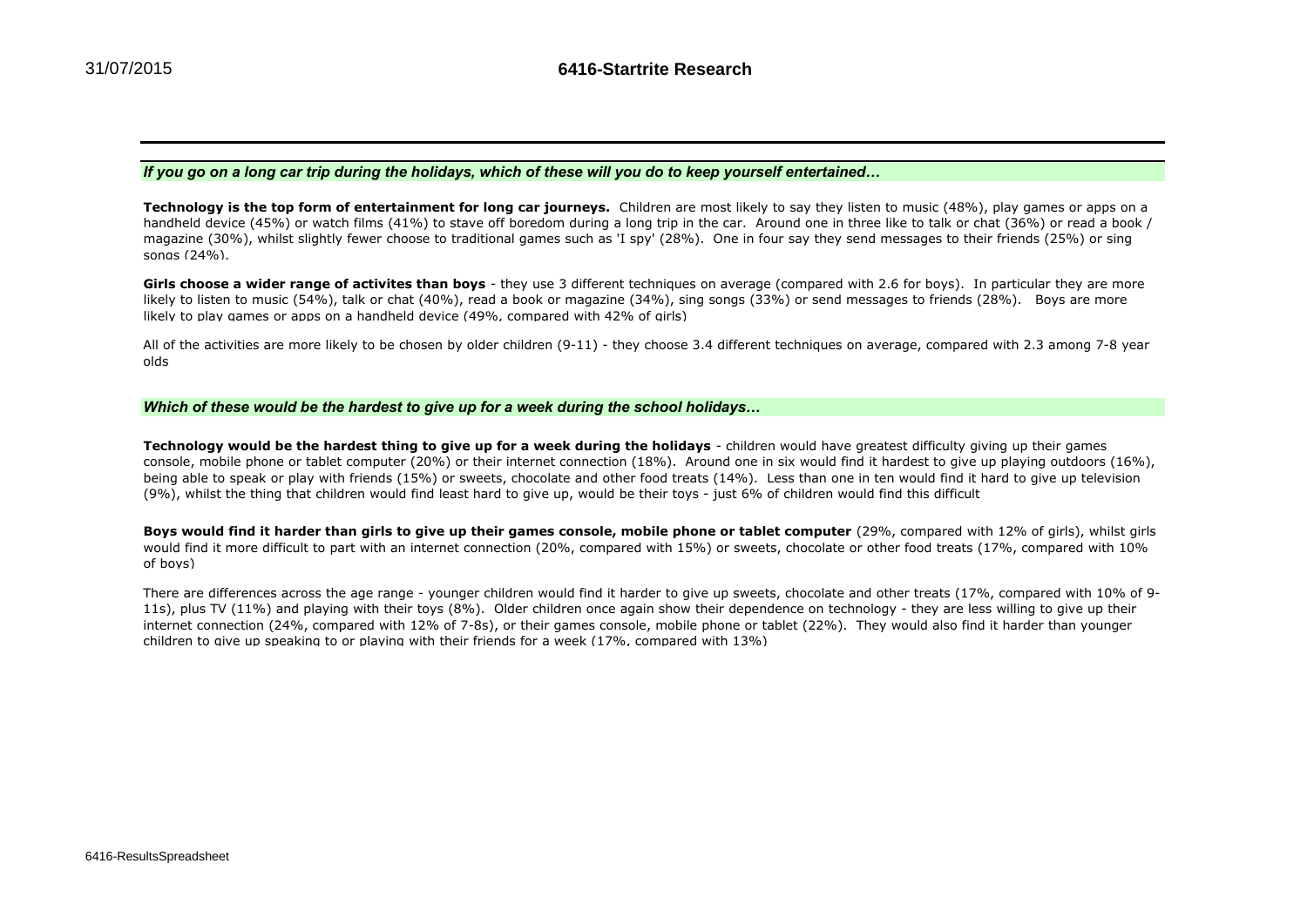*How do you feel about going up to the next school year, after the summer holidays…*

**Children feel a mixture of different emotions when thinking about moving up to the next school year.** They are most likely to say they feel nervous (41%) and excited (40%), with far fewer saying they feel happy (24%), relaxed (18%) or scared (14%).

**Girls struggle most with the transition to the next year group** - they are much more likely than boys to say they feel nervous (49%, compared with 34% of boys) or scared (20%, compared with 9% of boys) - whilst boys are more likely to say they feel relaxed about it (23%, compared with 13% of girls)

**Older children are more likely than younger ones to say they feel nervous (48%) or excited (44%)** - they choose 1.9 emotions on average, compared with 1.6 among 7-8 year olds

*Which of these would you like for a present for your next birthday…*

**A new phone or tablet would be the top birthday present among children this age** - three in ten choose this (28%), more than would like a trip to another country (18%) or a day out to a theme park (14%). One in ten would like tickets to see their favourite sports team (11%) or a TV in their bedroom (10%), whilst a minority would like a shopping trip for new clothes (6%) or a toy that they can play with (3%)

**A new phone or tablet is marginally more popular among girls, than boys** (30% vs 25%), as is a day out to a theme park (17% vs 12%) or a shopping trip to buy new clothes (11% vs 2%). Boys place more importance on tickets to see their favourite sports team (17% vs 5%) or a TV in their own bedroom (12% vs 8%)

Older children are slightly more likely to appreciate a trip to another country (20%, compared with 16% among 7-8s), whilst younger ones like the idea of having a TV in their bedroom (14%, compared with 7% of 9-11s)